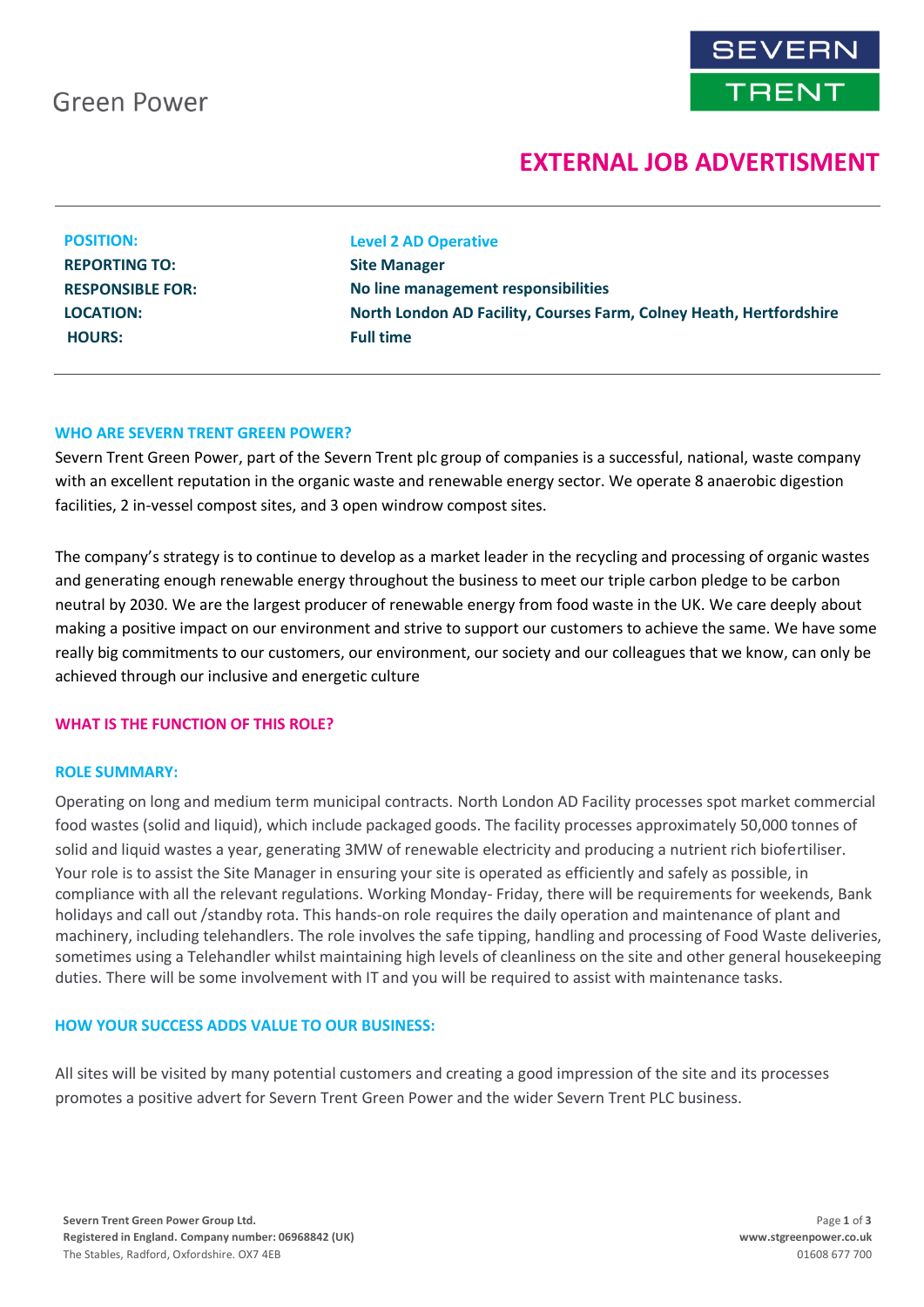# **Green Power**



## **KEY ROLE RESPONSIBILITIES:**

- Oversee the safe receipt of product and then maintain the overall operation of the AD process to meet site targets. This will require the safe use of plant and equipment including telehandler and forklift
- Complete all maintenance and safety checks as directed by your Line Manager and ensure the site and plant are presented in a clean & tidy manner at all times
- Ownership for ensuring a safe and healthy working environment for all
- Contribute to the compliance with the Environment Permit (site licence), ABPR, PAS 110
- Adhere to and promote, all procedures with the Business Management System
- Keep required records as directed by your Line Manager
- Exemplary and helpful behaviour with clients, colleagues, management and visitors.
- To provide general assistance across other sites when required
- Maintaining relevant on-site Health, Safety, Quality and Environmental standards and records
- Liaising with clients, drivers, operational staff and management connected to deliveries.
- Competently operate the OAS Scada monitoring system, Weightron weighbridge and food de-packaging machinery (Hammermill).

### **HERE'S WHAT OUR IDEAL CANDIDATE LOOKS LIKE:**

- Mechanical aptitude
- Knowledge of the waste industry and composting processes an advantage
- Ability to work with in a controlled environment
- Computer literate
- Microsoft Office particularly Excel and Word

# **Skills Preferred experience/qualifications Attitudes**

- Telehandler Certificate Desirable
- Practical environmental and working safely knowledge
- Experience of working within a regulated environment
- Experience of working in confined spaces
- Agricultural background desirable

- Takes the initiative
- Steady under pressure
- Takes pride
- **Organised**
- Proactive
- Enjoys multi-tasking
- Adaptable

## **EXCELLENT RELATIONSHIP MANAGEMENT:**

Fostering healthy and effective working relationships with the following will be the key to success in this role: **ST Green Power team members: External :**

- Operations Director Customers
- Regional Operations Manager General Enquires
- Site manager
- Compliance department
- Commercial department

# **WHAT CAN WE OFFER YOU?**

Our success depends on our people and it's our people that are making the difference every day - helping us create value for our customers by working in partnership with them to create an effective and sustainable organic waste

management strategy.

**Severn Trent Green Power Group Ltd. Registered in England. Company number: 06968842 (UK)** The Stables, Radford, Oxfordshire. OX7 4EB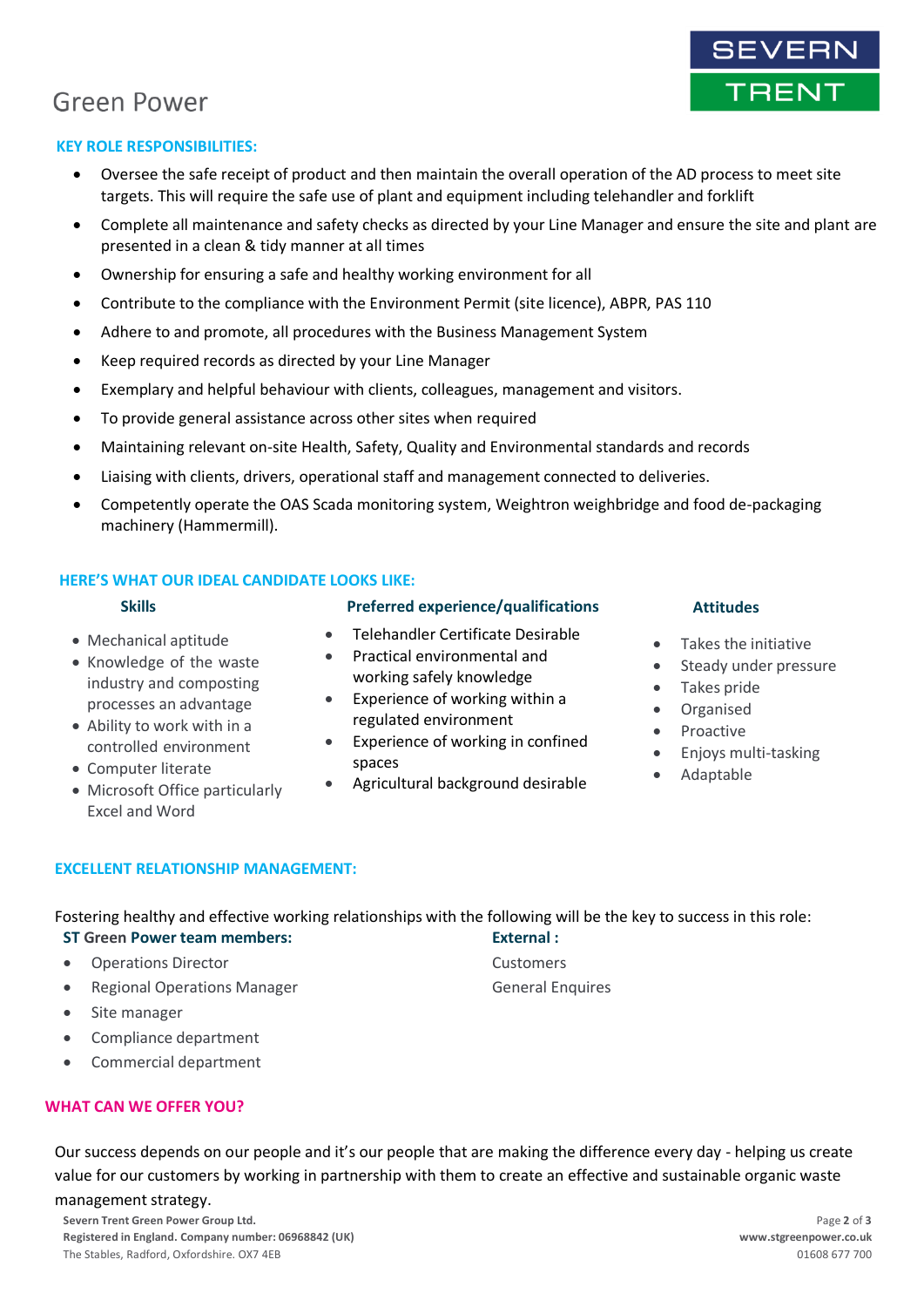# **Green Power**

SEVERN TRENT

In return, we offer great opportunities to grow in a company culture that fosters creativity, innovation, personal growth, job satisfaction and career development.

## **REMUNERATION & BENEFITS:**

- Competitive Salary
- Overtime and unsocial hours pay
- 25 days holiday + 8 Bank holidays
- Annual company bonus scheme (linked to key performance indicators)
- Company pension scheme
- Occupational health cover
- Comprehensive flexible benefits scheme including Gymflex, Electric car salary sacrifice scheme, Dental and Critical Illness Insurance and our Technology Scheme where you can spread payment for a variety of Technology purchases
- Sharesave scheme A chance to save up to £500 per month for three or five years, with the option to buy Severn Trent Plc shares at a discounted rate